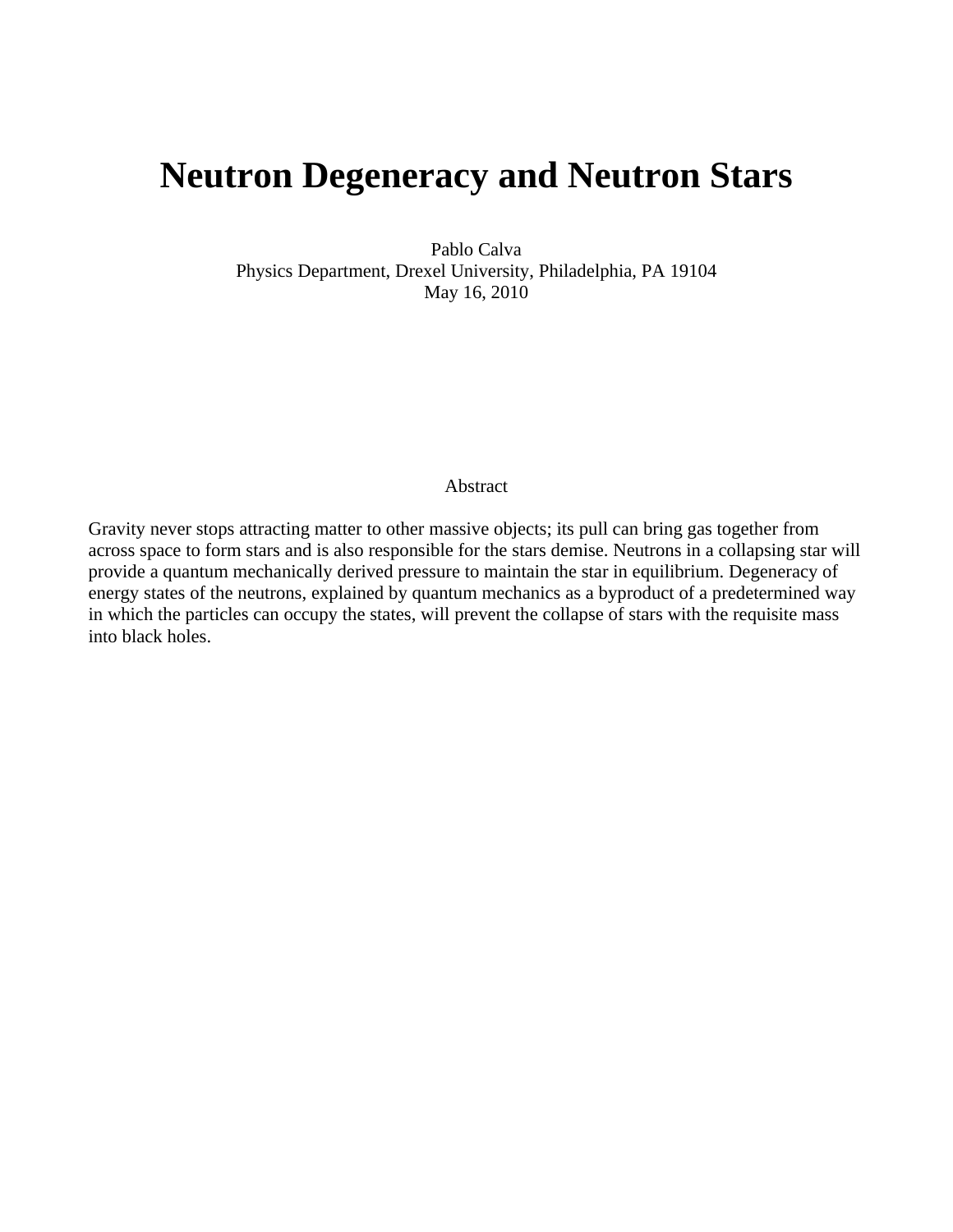#### 1. Introduction

Violent deaths on Earth, more often than not lost in the flow of history, have also been catalysts for the formation of new life as well as turning points in human history. Significance in such deaths during Earth's history, from the incineration of the dinosaurs to the crucifixion of Jesus, pales in comparison to that associated with the death of the first stars ever formed, whose demise populated the universe with the materials necessary for the emergence of organic life. Stars all begin to die as the self cannibalization of their bodies, necessary as a fuel source for the nuclear fusion processes at their core, becomes a fruitless search for fusible elements. Once a star can no longer fuse enough fuel to counteract the same gravitational force that powered its ignition, it will go through several stages of death dictated solely by how much mass the star contains. Total death for a star of sufficient mass involves a transformation into a black hole, a metamorphosis preceded by a stage during which the remnant core is composed entirely of neutrons. Extreme pressure caused by gravity's take over of the star's life is again the cause of a counter-insurgent pressure brought forth by the quantum mechanical effects that dominate the behavior of the neutrons.

Neutron stars represent a class of stars in a specific mass range that, through the degeneracy pressure exerted by the neutrons, will offer enough resistance to balance gravity's death grip. Neutron creation in stars that have collapsed beyond the white dwarf stage is due to the interaction of electrons and protons, modeled by the inverse beta decay reaction  $p+e+1.36\text{MeV} \Leftrightarrow n+\overline{v}_e$  . Although neutrons formed in this manner are usually unstable and decay in a matter of minutes, the white dwarf stage saw a degeneracy in the electron gas that resulted in all available electron states being filled. As no electrons can form with energy below or equal to 1.36Mev, the neutrons will not decay via a beta reaction to form an electron and a proton. Along with neutrons, the inverse beta decay reaction also forms neutrinos. Enough neutrons are formed so that the neutrinos' flux, coupled with the tightly packed matter in the surrounding star, is enough to begin counteracting the gravitational collapse of the star. As the neutrons become degenerate and occupy higher and higher energy states, they exert the degeneracy pressure that if produced in a small enough star will balance the effects of gravity. In stars whose mass prevents the equilibrium between degeneracy pressure and gravity, the continuous crushing of gravity leads inexorably to the next stage in star death, a black hole.

In order to quantify neutron degeneracy pressure, a quantum mechanical approach to a system of neutrons inside a three dimensional box in which the potential is zero, described in section 2, will be used to produce a model of the neutrons in a star. Section 3 will detail the gravitational collapse of a star and will contain the derivation of an expression of energy, which will be used to calculate the pressure due to gravity in the star. Section 4 will use the expression obtained from section 2 for the total energy contained in the degenerate system, whose relevance is predicated by the fact that the

pressure exerted by a system on its surroundings can be calculated by  $\frac{dE}{dV}$  . Of interest is the

radius of a neutron star. Calculated in section 5, this radius will be the limit at which neutron degeneracy successfully balances gravity to produce a stable star.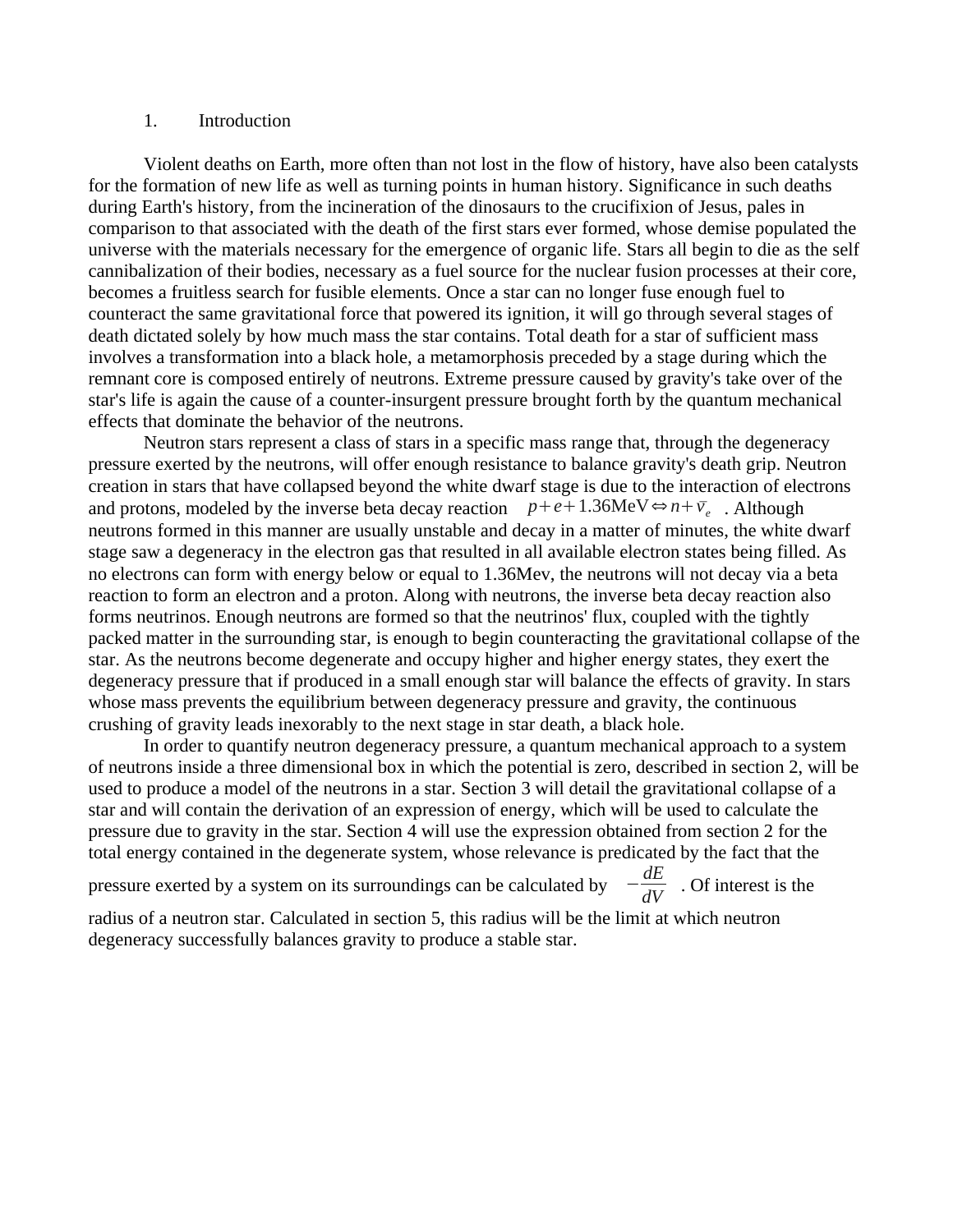#### 2. Free Neutron Gas Degeneracy

Neutrons constrained to a box of length L with volume  $V = L^3$  constitute a system that can be studied by making the simplifying assumptions that neutrons cannot exist outside the box, experience no neutron-neutron interactions and are free of any other potential. Such assumptions lead to the following form of the Schrödinger equation:

$$
\frac{-\hbar^2}{2m}\psi(x,y,z)=E\psi(x,y,z)
$$
 (1)

The condition of restriction to inside the box lead to the boundary conditions:

$$
\psi(0, y, z) = \psi(L, y, z) = 0
$$
  

$$
\psi(x, 0, z) = \psi(x, L, z) = 0
$$
 (2)  

$$
\psi(x, y, 0) = \psi(x, y, L) = 0
$$

Solutions of the Schrödinger equation under these conditions are very much the three dimensional generalization of the solutions for the case of a free particle in square well potential, with the eigenstates and corresponding energy eigenvalues given by:

$$
\psi_{n_1 n_2 n_3} = \left(\frac{2}{L}\right)^{\frac{3}{2}} \sin\left(\frac{\pi n_1}{L} x\right) \sin\left(\frac{\pi n_2}{L} y\right) \sin\left(\frac{\pi n_3}{L} z\right) \tag{3}
$$

$$
E_{n_1 n_2 n_3} = \frac{\pi^2 \hbar^2}{2mL^2} (n_1^2 + n_2^2 + n_3^2)
$$
 (4)

Neutrons with the highest allowed energy in this system will be at the Fermi Energy *E<sup>f</sup>* , which can be obtained by noting that each energy eigenstate is associated with a set of three integers, namely  $n_1$ ,  $n_2$  and  $n_3$ . Each triplet of these integers  $(n_1, n_2, n_3)$  can represent a point corresponding to a specific energy in a three dimensional space in which it serves to specify a maximum radius

 $R^2 = n_1^2 + n_2^2 + n_3^2$  at the Fermi energy, which becomes:

$$
E_f = \frac{\pi^2 \hbar^2}{2mL^2} R^2
$$
\n<sup>(5)</sup>

Since  $n_1$ ,  $n_2$  and  $n_3$  are positive integers, all possible triplets will specify locations in the first octant of the three dimensional space. Each triplet specifies an energy level allowed to the neutrons, which, by virtue of being fermions have a spin of  $\frac{1}{2}$  , meaning two neutrons can occupy a single eigenstate at its corresponding energy, as long as their spins are opposite. Counting the total number of neutrons in the box then is a problem of counting the number of energy eigenvalue points in the first octant. Accounting for the spin gives: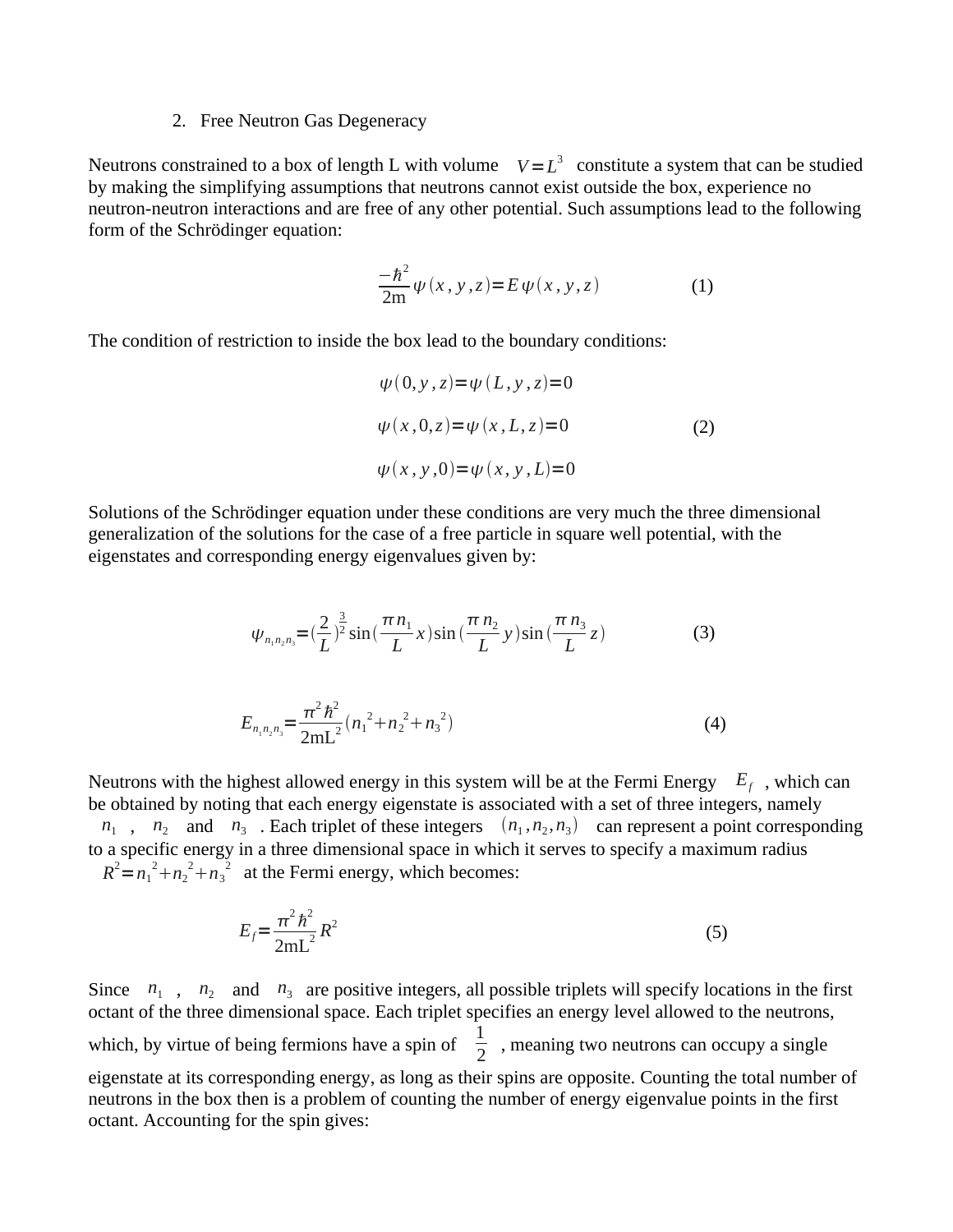$$
N = 2\frac{1}{8}\frac{4}{3}\pi R^3 = \frac{1}{3}\pi R^3
$$
 (6)

Equations 5 and 6 combine to give:

$$
R = \left(\frac{2mL^2}{\pi^2 \hbar^2} E_f\right)^{\frac{1}{2}}
$$
 (7)

Equations 6 and 7 combine to give:

$$
N = \frac{\pi}{3} L^3 \left( \frac{2m E_f}{\pi^2 h^2} \right)^{\frac{3}{2}}
$$
 (8)

Equation 8 leads to an expression of the Fermi energy:

$$
E_f = \frac{\pi^2 \hbar^2}{2m} \left(\frac{3N}{\pi L^3}\right)^{\frac{2}{3}}
$$
(9)

The number of neutrons, given by N, divided by the volume of the box is the number density of the neutrons:

$$
n_n = \frac{N}{L^3} = \frac{N}{V} \tag{10}
$$

An equivalent expression of the Fermi energy that is independent of the physical dimensions of the box emerges when equations 9 and 10 are combined to give:

$$
E_f = \frac{\pi^2 \hbar^2}{2m} \left(\frac{3}{\pi} n_n\right)^{\frac{2}{3}}
$$
 (11)

An integral can be used to compute the combined energy of all the states below the state that has the Fermi energy by integrating over the first octant in the three dimensional space:

$$
E_{total} = \frac{\pi^2 \hbar^2}{m L^2 8} \int_0^R n^4 dn = \frac{\pi^3 \hbar^2}{10 m L^2} R^5
$$
 (12)

Equations 6 says that  $R = \left(\frac{3N}{4}\right)$  $rac{\pi}{\pi}$ 1  $\frac{1}{3}$  which when combined with the fact that  $L=V^{\frac{1}{3}}$  and equation 12 gives:

$$
E_{\text{total}} = \frac{\pi^3 \hbar^2}{10 \text{m}} \left(\frac{3 \text{N}}{\pi}\right)^{\frac{5}{3}} V^{\frac{-2}{3}}
$$
(13)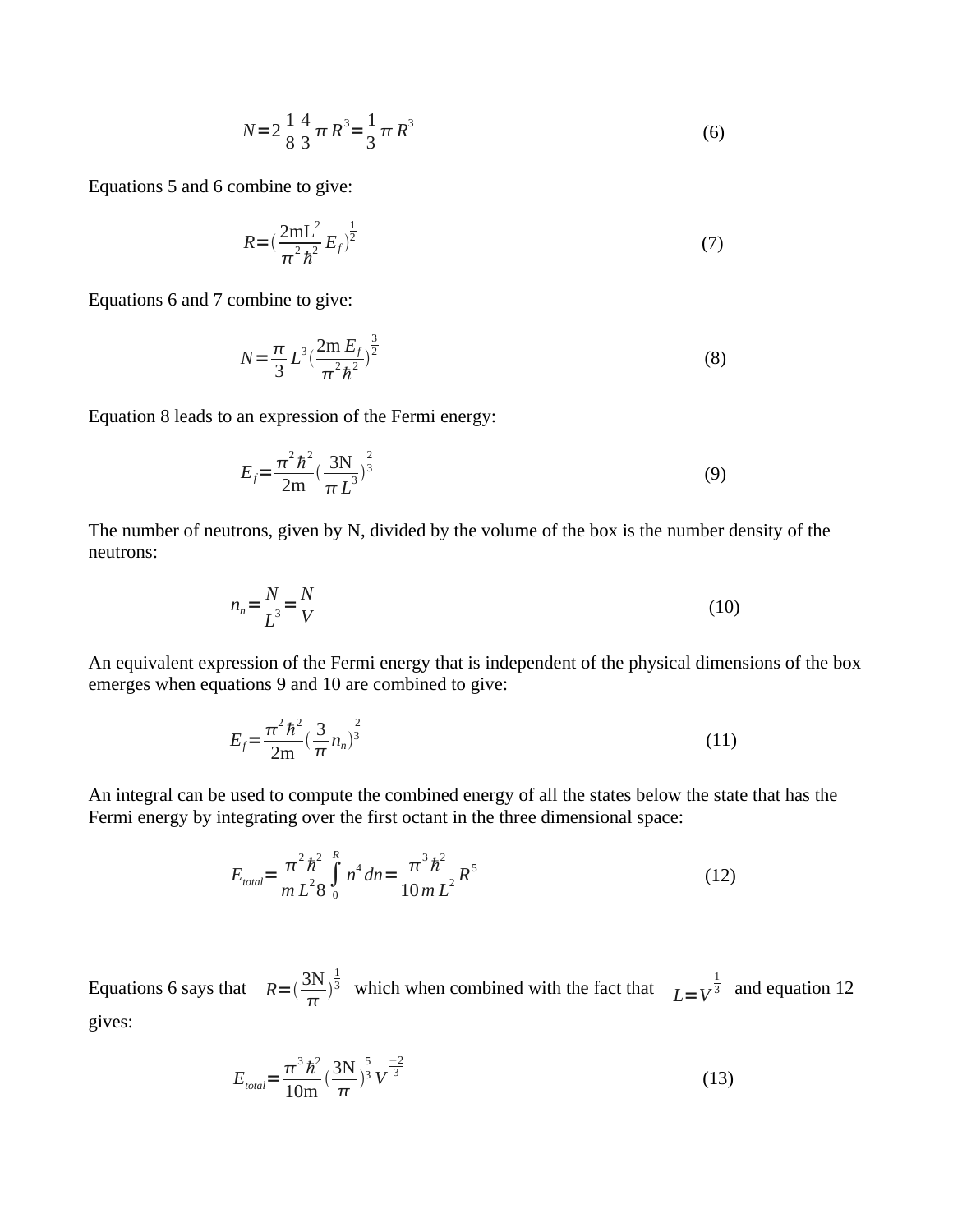#### 3. Gravitational Collapse

In order to stay a neutron star, the dying core needs to exert enough pressure through the neutron degeneracy to balance the gravitational force driving the collapse. Gravity acts to gather all material in a system to the center of mass. For a star of radius  $\bar{r}$ , assumed uniform density  $\rho$ , and mass  $m_{\text{star}} = 4 \frac{\pi}{2}$ 3  $\rho r^3$  , the work  $dW$  gravity does to add mass  $dm = 4 \pi \rho^3 dr$  to the star can written in terms of its radius, the number of neutrons and the mass in the following way:

$$
dW = -G \frac{m_{\text{star}}}{r} dm \tag{14}
$$

Solving and plugging in gives the total energy needed to collapse the star:

$$
E = \frac{-16G \rho^2 \pi^2}{3} \int_0^R r^4 dr = \frac{-16G \rho^2 \pi^2}{15} R^5
$$
 (15)

In this case, the density given by  $\rho$  is the total mass of the neutrons divided by the volume of the star:

$$
\rho = NM \frac{1}{4 \frac{\pi}{3} R^3} \tag{16}
$$

Combining equations 15 and 16 gives the total energy needed to form the star of mass M, radius R and containing N neutrons:

$$
E = \frac{-3GM^2M^2}{5R}
$$
\n<sup>(17)</sup>

As noted, the pressure of a system can be given by  $-\frac{dE}{dt}$  $\frac{dE}{dV}$  . The gravitational pressure is then:

$$
P_{grav} = \frac{-d E_{grav}}{dV} = -\frac{1}{5} \left(\frac{4\pi}{3}\right)^{\frac{1}{3}} G M^2 V^{-\frac{4}{3}}
$$
(18)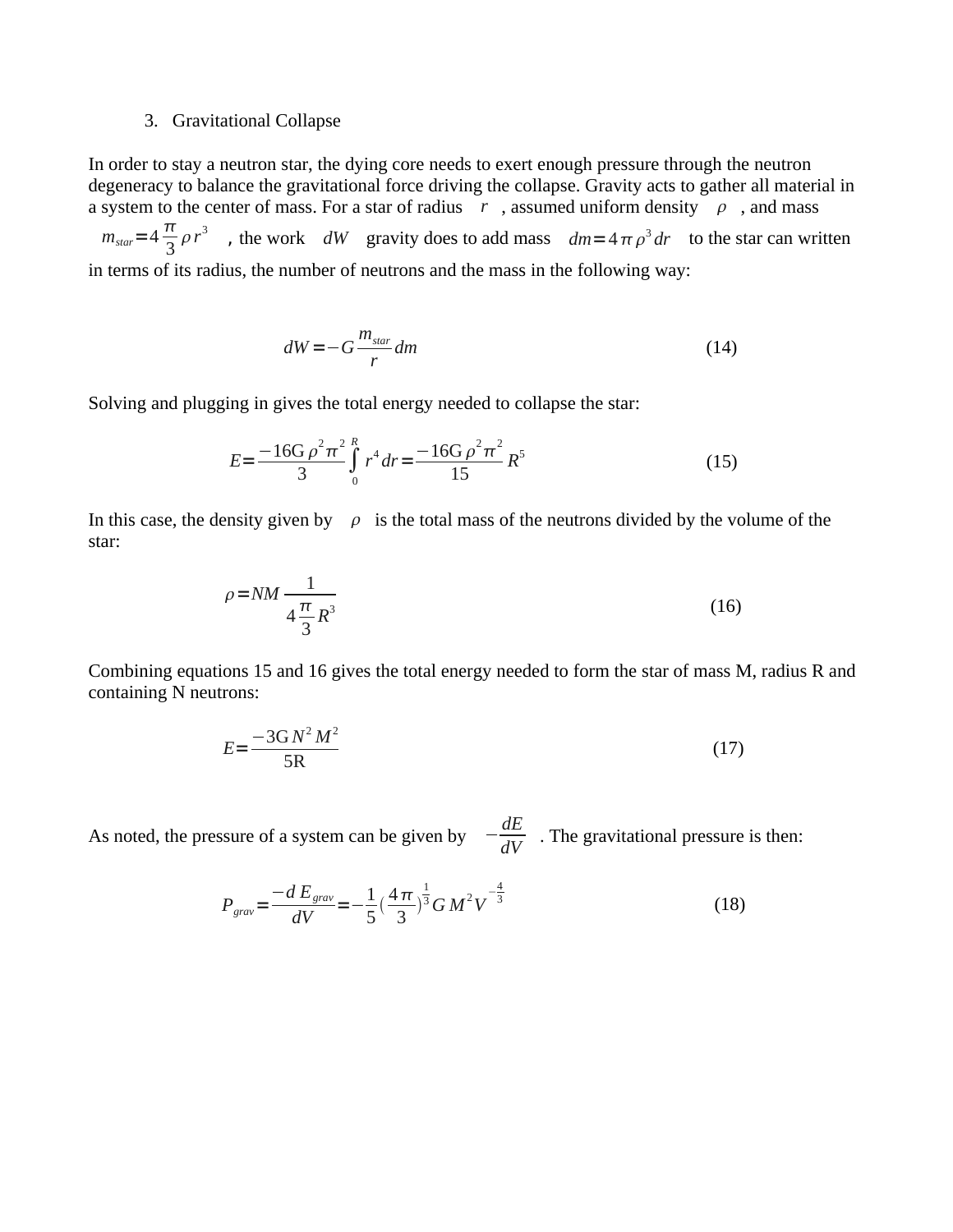### 4. Degeneracy Pressure

The neutron degeneracy pressure is given by applying the derivative on equation 13 in the same way as the gravitational pressure:

$$
P_{degeneracy} = \frac{-dE_{degeneracy}}{dV} = \frac{\hbar^2 \pi^3}{15 m_n} \left(\frac{3N}{\pi}\right)^{\frac{5}{3}} V^{\frac{-5}{3}} = \frac{\hbar^2 \pi^3}{15 m_n} \left(\frac{3 n_n}{\pi}\right)^{\frac{5}{3}}
$$
(19)

#### 5. Neutron Star

Neutrons produced by the joining of an electron and proton, when formed in energy levels necessary to produce a gravity balancing degeneracy pressure, will result in an equilibrium between the gravitational and the degeneracy pressure. To find the radius of the star for which the equilibrium will be reached, the pressures in equations 18 and 19 can be equalized and solved for the volume V:

$$
P_{grav} = P_{degeneracy} = \frac{1}{5} \left(\frac{4\pi}{3}\right)^{\frac{1}{3}} G M^2 V^{-\frac{4}{3}} = \frac{\hbar^2 \pi^3}{15 m_n} \left(\frac{3N}{\pi}\right)^{\frac{5}{3}} V^{-\frac{5}{3}}
$$
(20)

Plugging in the expression  $R = (\frac{3V}{4})^2$  $4\pi$  $\big)$ 1/ 3 , the radius of a neutron star in terms of the number of neutrons present and their mass is:

$$
R = \left(\frac{81\pi^{20}}{16}\right)^{\frac{1}{3}} \frac{\hbar^2}{G m_n^3} N^{-1/3}
$$
\n(21)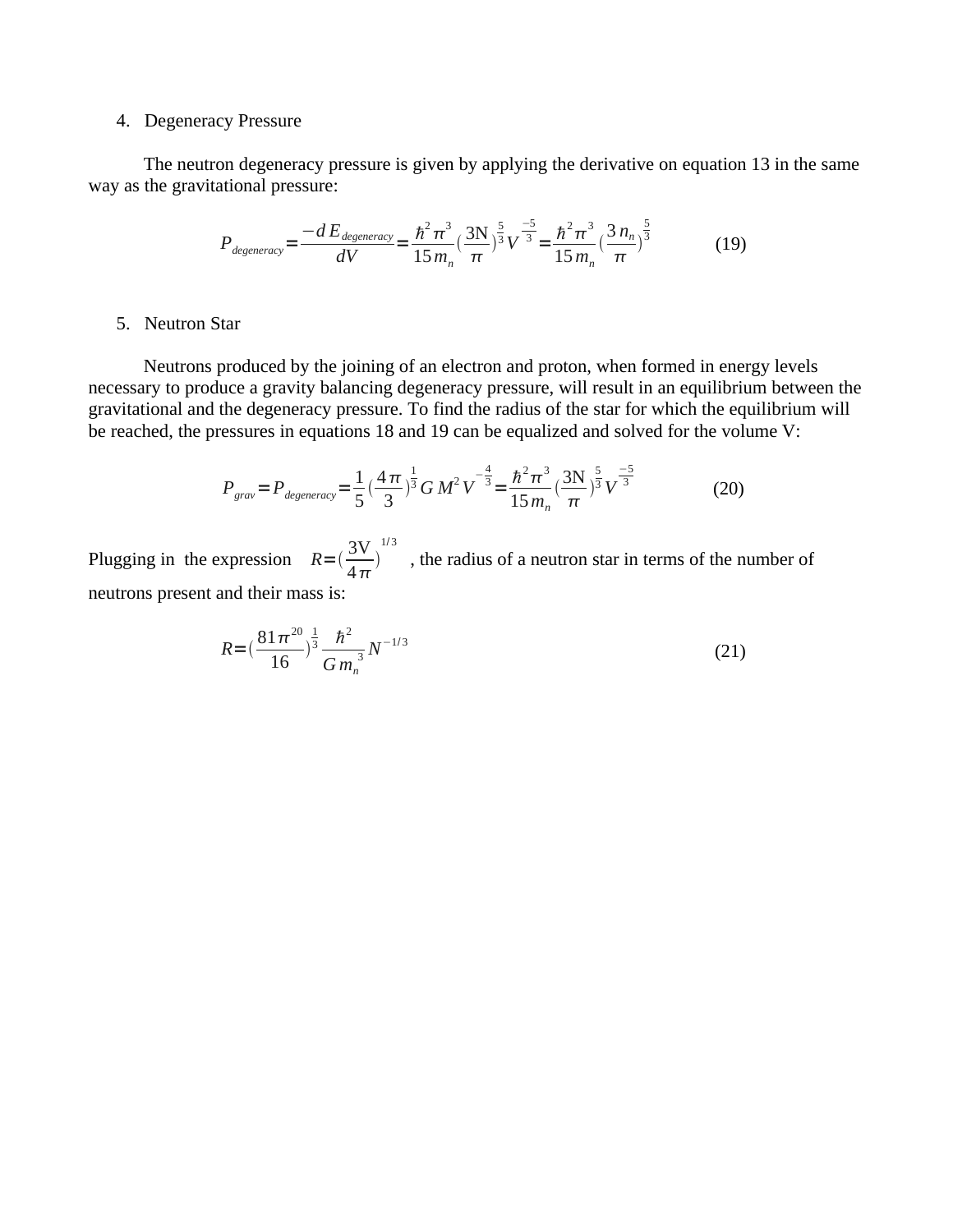#### 6. Conclusion

Outlined in this paper is an example of the connection between quantum mechanics and the force of gravity. In the transformation of a star from a fusion reactor to its stint as a neutron star, gravity was opposed in its habitual attractive tendencies by a pressure whose origin rests solely in quantum mechanics. Ultimately dependent on the amount of matter present in the star, its path can lead to the point of equilibrium between neutron degeneracy pressure and gravitational pressure. As gravity crushes the stellar material with no resistance from fusion reactions, the electrons and protons are brought close enough to fuse into neutrons, whose collective energy fills every available state up to the

Fermi energy  $E_f = \frac{\pi^2 \hbar^2}{2m}$ 2m  $\frac{3}{2}$  $\frac{3}{\pi}n_n$ 2  $3\,$  . Fermi energy is of the same source as that from which neutron

degeneracy pressure arises, namely the fermion nature of the neutron that allows two neutrons of the same energy but with different spin to occupy the same state. Gravity continues in its attempt to compress the star, which serves to impart the energy on the neutrons, causing the population of higher energy states that push out against the collapse. A star that is in equilibrium with gravity will have the theoretical radius  $R = (\frac{81\pi^{20}}{16})$ 16  $\big)$ 1  $rac{1}{3}$   $\hbar^2$ *G m<sup>n</sup>*  $_3^{\text{}}$   $N^{-1/3}$   $\,$  , which is determined by the amount of neutrons present and their mass.